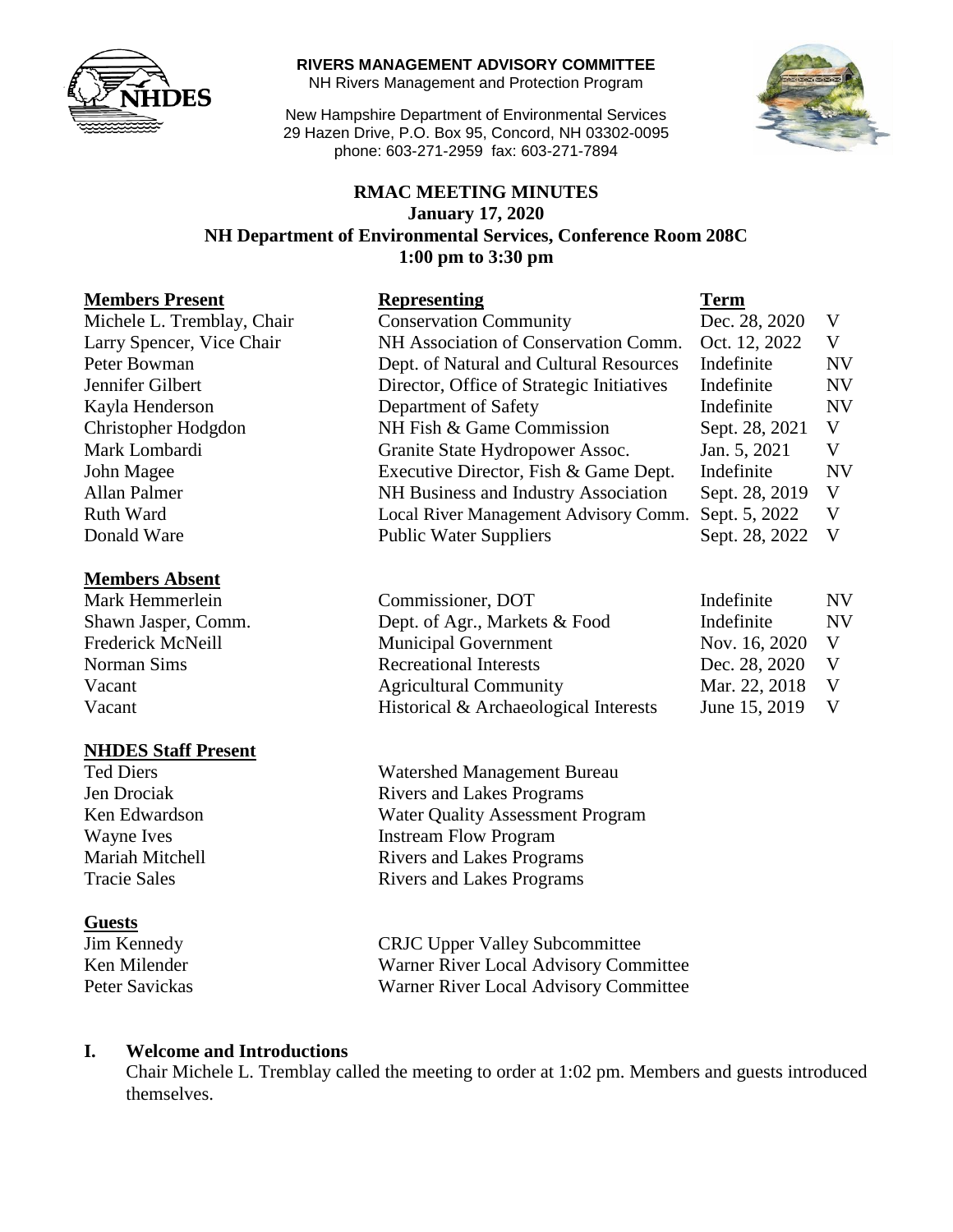## **II. Acceptance of the Consent Agenda**

#### *Chris Hodgdon motioned to accept the Consent Agenda consisting of the RMAC October 21, 2019 Draft Meeting Minutes, the list of the RMAC representatives, and the lists of representatives on RMAC and Joint RMAC/LMAC subcommittees. Motion seconded by Larry Spencer. Motion passed unanimously*

#### **III. Update: Water Quality Standards and Assessment Issues in New Hampshire**

Ken Edwardson, Senior Scientist in the NHDES Watershed Management Bureau, summarized NHDES' recent work on state water quality standards and surface water quality assessments. Recent priority topics for NHDES staff have been developing or modifying rules for per- and polyfluoroalkyl substances (PFAS), dissolved oxygen saturation, nutrient flow/discharges, aluminum, and cyanotoxins. In accordance with EPA requirements, NHDES also conducts a biennial assessment of water quality throughout the state using data collected by multiple divisions within NHDES as well as hundreds of volunteers. Data is analyzed, assessed based on the process described in the Consolidated Assessment and Listing Methodology, and sent to EPA as the 305(b)/303(d) list for approval. Once approved, assessment information for each waterbody can be found in the NHDES Surface Water Quality Assessment Viewer tool on the NHDES website.

The RMAC invited Ken to return in the future to discuss the topics presented today in greater detail, as well as to discuss other projects he is working on.

## **IV. RMAC Represented Interests Presentation Series: Peter Bowman, Department of Natural and Cultural Resources**

Peter Bowman explained how the Department of Natural and Cultural Resources (DNCR), is made of five divisions: the State Library, Historical Resources, Council on the Arts, Parks and Recreation, and Forests and Lands. Peter works for the Natural Heritage Bureau (NHB), a section of the Forest and Land Division. The NHB finds, tracks, and facilitates the protection of New Hampshire's rare plants and exemplary natural communities. They maintain the NHB database of the rare and exemplary plants in NH; and they work closely with New Hampshire Fish and Game to maintain a list of state and federally listed wildlife species and species of Special Concern. They assist with reviewing wetland, shoreland, and alteration of terrain permit applications for impacts on rare species.

Larry Spencer requested that the presentations be posted to the RMAC blog page. Staff agreed.

Chris Hodgdon will be the next RMAC Represented Interest Presenter, presenting on the New Hampshire Fish and Game Commission.

#### **V. 2020 RMPP-Related Legislation**

1) Larry Spencer reviewed the recommendations made by the RMAC Policy and Legislation Subcommittee for the 2020 legislative season:

RMAC Policy and Legislation Subcommittee recommended 2020 legislative positions:

- Support: HB 1310, HB 1609, HCR 10, SB 491, SB 713
- Support with Amendment: HB 1124, SB 496\*
- Oppose: HB 1245, HB 1559, HB 1673, SB 428
- Oppose as Introduced: HB 640
- Concerns with Amendment: HB 150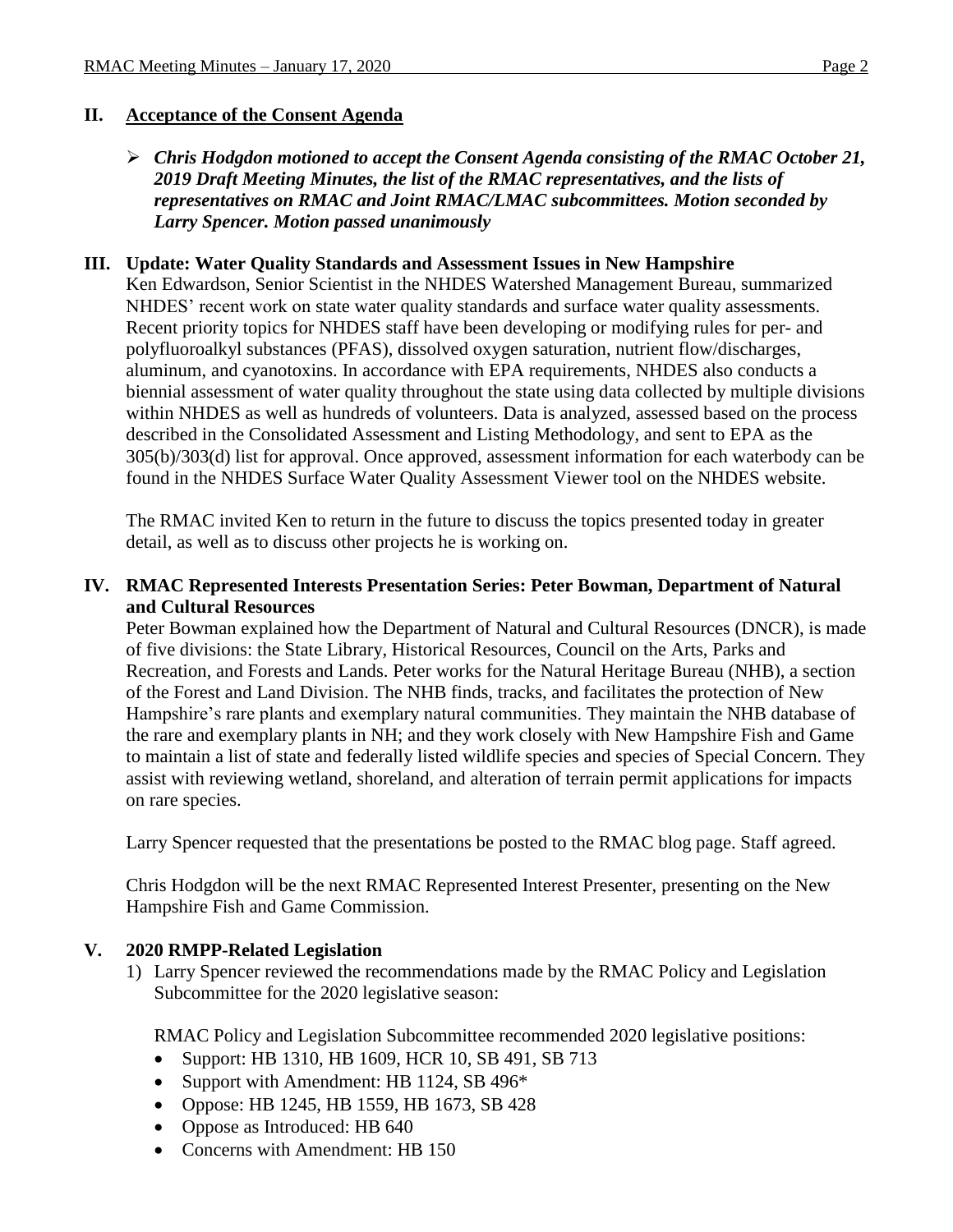- Track: HB 1325, HB 1689, SB 476
- Delete: HB 1202, HB 1507, HB 1537, SB 426
- No position recommended due to lack of bill text: SB 589, SB614, SB 627,\* SB 641 \*position changed at RMAC meeting

Discussion: Concern was raised regarding the last sentence of HB 1124 relative to prime wetlands, as it appears to eliminate existing and future prime wetlands adjacent to state highways, which was the basis of the Amendment position. Inquiries to Representative Spang and Adam Smith at NHDOT were not received prior to the meeting.

Don Ware recommended changing the position on SB 496 from support with amendment to support, eliminating the request to add privately-owned wastewater systems to the funding program.

Because bill text had previously been unavailable, Michele asked the committee to consider SB 627 relative to dock registration, noting that it would allow docks up to 6 feet wide and 30 feet long to be constructed along rivers which could cause alterations in river flows due to armoring. Michele recommended that the RMAC oppose this bill.

Kayla Henderson agreed that river stabilization and erosion issues exist currently, and adding development along river banks will likely exasperate these circumstances. Ted Diers recommended being clear that the RMAC does not oppose dock registration, but the size of the docks allowed under the registration process.

## *Larry Spencer motioned to accept the recommendations proposed by the Policy and Legislation Subcommittee with the exception of SB 496 which would be supported and SB 627 on which the RMAC will express concern. Second by Allan Palmer. Motion passed. Ruth Ward abstained.*

Michele, Larry, and Don will draft the SB 627 letter of testimony and Don will deliver it.

#### 2) Standing Positions

The committee reviewed the RMAC Approved Standing Legislative Positions adopted in 2018. Michele explained that this document is used when with legislative matters arise between meetings and the RMAC is unable to schedule a meeting before a hearing deadline. This allows the RMAC to act on certain approved legislative matters outside of an RMAC meeting.

#### *Larry motioned to adopt the RMAC standing positions as distributed. Motion seconded by Ruth Ward. Motion passed unanimously.*

# **VI. Final FY 2018-2019 RMPP Biennial Report**

Jen Drociak shared that Michele, John Magee, Barbara Skuly (Ashuelot River LAC), and Suzanne Peterson (Lamprey River LAC) provided suggested edits to the biennial report. These changes were included in the document that was provided for the meeting materials.

 *Chris Hodgdon motioned to accept the FY 2018-2019 RMPP Biennial Report. Seconded by Larry Spencer. Motion passed unanimously.*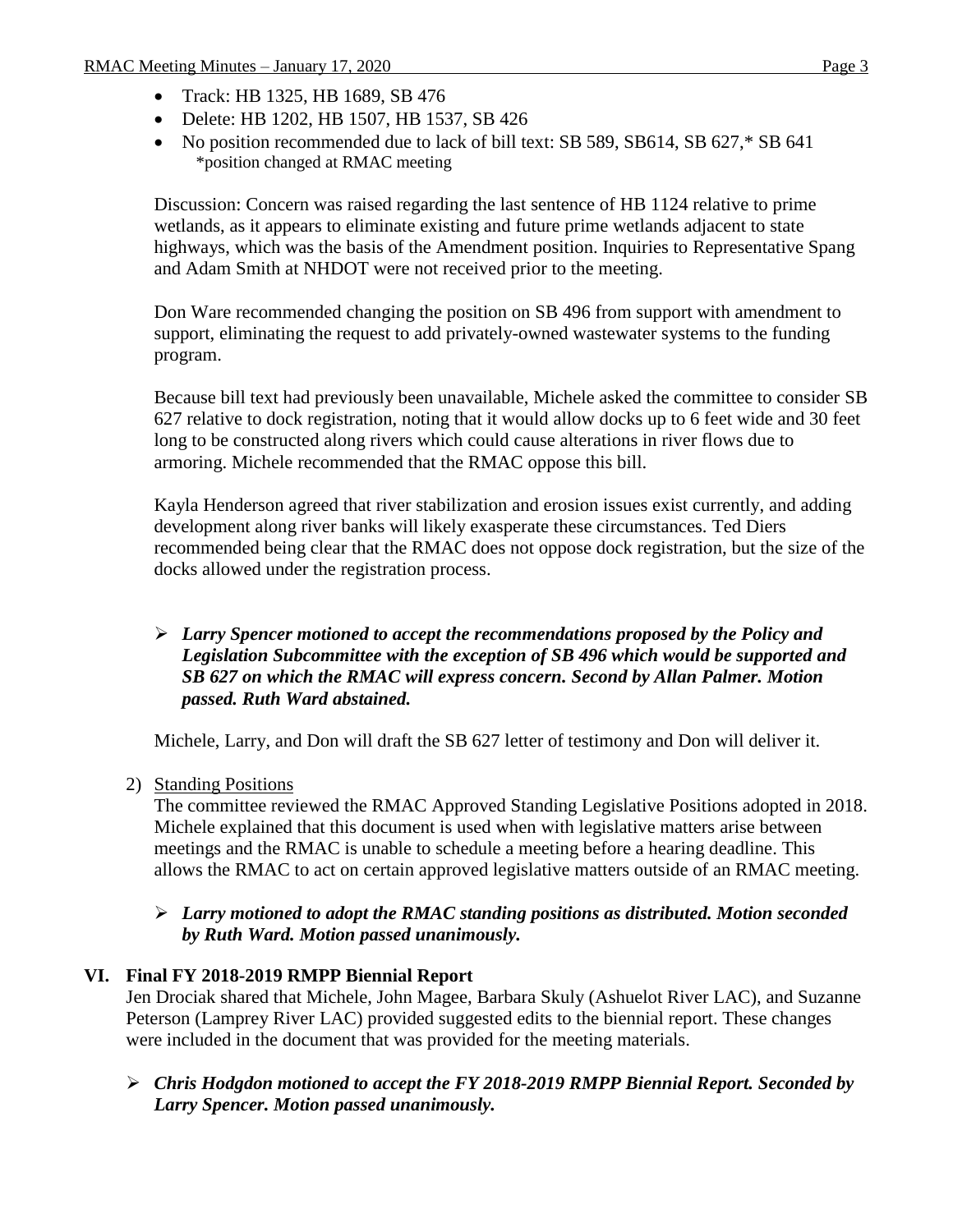# **VII. RMPP Program Updates**

- 1) Hampton SLR and Result of 1/9/20 CORD Meeting Larry reported that the RMAC sent a letter to CORD and to Long Range Planning, concerning the decision of the Hampton SLR. The feedback is that the RMAC's recommendations will be taken into account. Michele wants to check in with Long Range Planning to see how they intend to act given the letter from CORD.
- 2) Joint RMAC/LMAC Water Quality Indicator Subcommittee Update

Mark Lombardi reported that the subcommittee met on January 3, 2020 to review feedback from water quality stakeholders and experts. The subcommittee categorized and prioritized the collected water quality questions by topic. Additional feedback will be reviewed at the next meeting on February 4, 2020, where the group will also further refine this list of questions. The group discussed what they hope to accomplish/create as a result of this subcommittee. They also viewed the NH Lakes website, which has answers to many questions that were asked of the group.

3) RMAC Representative Vacant Seats

Tracie announced that Kayla Henderson or Whitney Welch will serve on the RMAC until the Hazard Mitigation Officer position with the New Hampshire Department of Safety has been filled. The three committees who nominate the Agricultural representative to the RMAC have two candidates, but they have not yet agreed which one to yet nominate. Tracie asked if the RMAC had any recommendations for anyone who could represent the historical society. Michele asked Peter Bowman to inquire if anyone from the DNCR Division of Historical Resources has any ideas for a nominee. Larry mentioned Doug McLane as a possible candidate.

#### 4) LAC Membership Appointment Status

Mariah Mitchell reported that there are currently there are 173 active LAC members (not including CT River Local Subcommittee members). Last summer, 126 member appointments were confirmed under the RMAC. Other members were re-appointed by the RMAC when their terms ended in 2019 or are newly-appointed members. In 2019, staff encouraged municipalities along the Cold and Pemigewasset Rivers to nominate representatives to the respective LACs. Staff also helped establish the newly-combined Saco-Swift Rivers LAC. This coming year, staff will work with other municipalities to nominate representatives to other LACs.

#### 5) Future River Nomination

Tracie shared that there was an interest from the Tilton Conservation Commission to potentially nominate the Winnipesaukee River to the Rivers Program. Tracie spoke with the Commission, and they will need to determine what portion of the river they want to nominate if they would like to move forward. Tracie has not heard back from the Commission since she presented to them in November 2019.

#### 6) Instream Flow Program Update

Ted Diers reported that the Instream Flow Program rules passed last year, and the program contracted for protected instream flow studies to begin on the Cold and Warner rivers. Data from this work is expected within the next year. Watershed management plans for these rivers will soon be drafted by NHDES staff. It is expected that this process will require a great deal of public participation for the water users along these rivers. In the next year or so, another RFP will be developed to begin the work on the next river, the upper Ashuelot River. Once this